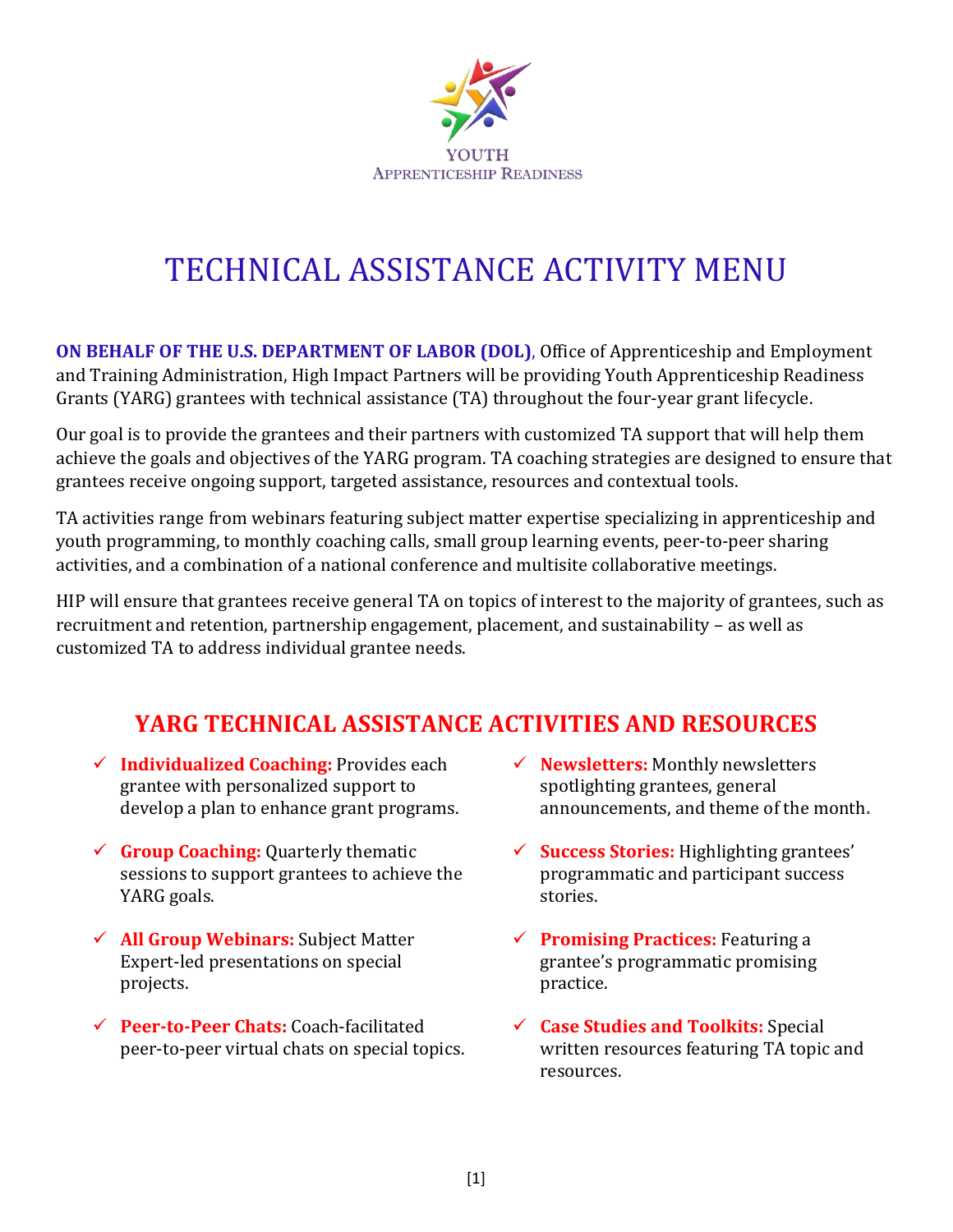### **STAFFING: YOUTH APPRENTICESHIP READINESS GRANTS TECHNICAL ASSISTANCE TEAM**

Youth Apprenticeship Readiness Grants (YARG) grantees have access to a highly qualified team of Subject Matter Experts (SMEs) and Technical Assistance (TA) Coaches. The purpose of TA coaching is to provide grantees with programmatic support in the development, implementation, and operation of their YARG grants. TA Coaches work closely with the DOL National Office and the Regional Federal Project Officers (FPOs) and Office of Apprenticeship SMEs to ensure that grantees are receiving the highest quality support.

The TA Coaches' activities do not supplant the TA an FPO can also provide, but the coaches have the express task of dedicating time and particular attention to helping grantees envision strategies and think through solutions to roadblocks. TA Coaches cannot provide direction, nor assist in the monitoring and oversight of YARG grant activities. Rather, TA Coaches work to complement and collaborate with FPOs to facilitate grantees' success. For example, FPOs monitor quarterly performance reports and performance outcomes, and provide TA based on workload and time restraints. TA Coaches supplement the work of the FPO by providing in-depth, individualized assistance to grantees using similar performance-measurement tools. Below are some examples of topics the FPO and TA Coach typically handles:

| <b>Federal Project</b><br><b>Officer's/Regional OA SME</b><br><b>Guidance</b> | <b>TA Coach's Guidance</b>                         |
|-------------------------------------------------------------------------------|----------------------------------------------------|
| Clarification of FOA, including                                               | Organizational structure:                          |
| definitions                                                                   | staffing, systems, and processes                   |
| Statement of work alterations                                                 | Participant outreach and<br>recruitment strategies |
| Fiscal questions, including                                                   | Training design and                                |
| allowable expenditures and<br>budget                                          | implementation                                     |
| Quarterly performance                                                         | Partner (employer, education,                      |
| outcomes against target                                                       | and other stakeholder)                             |
| outcomes                                                                      | engagement                                         |
| Other grant-related questions,<br>as they arise                               |                                                    |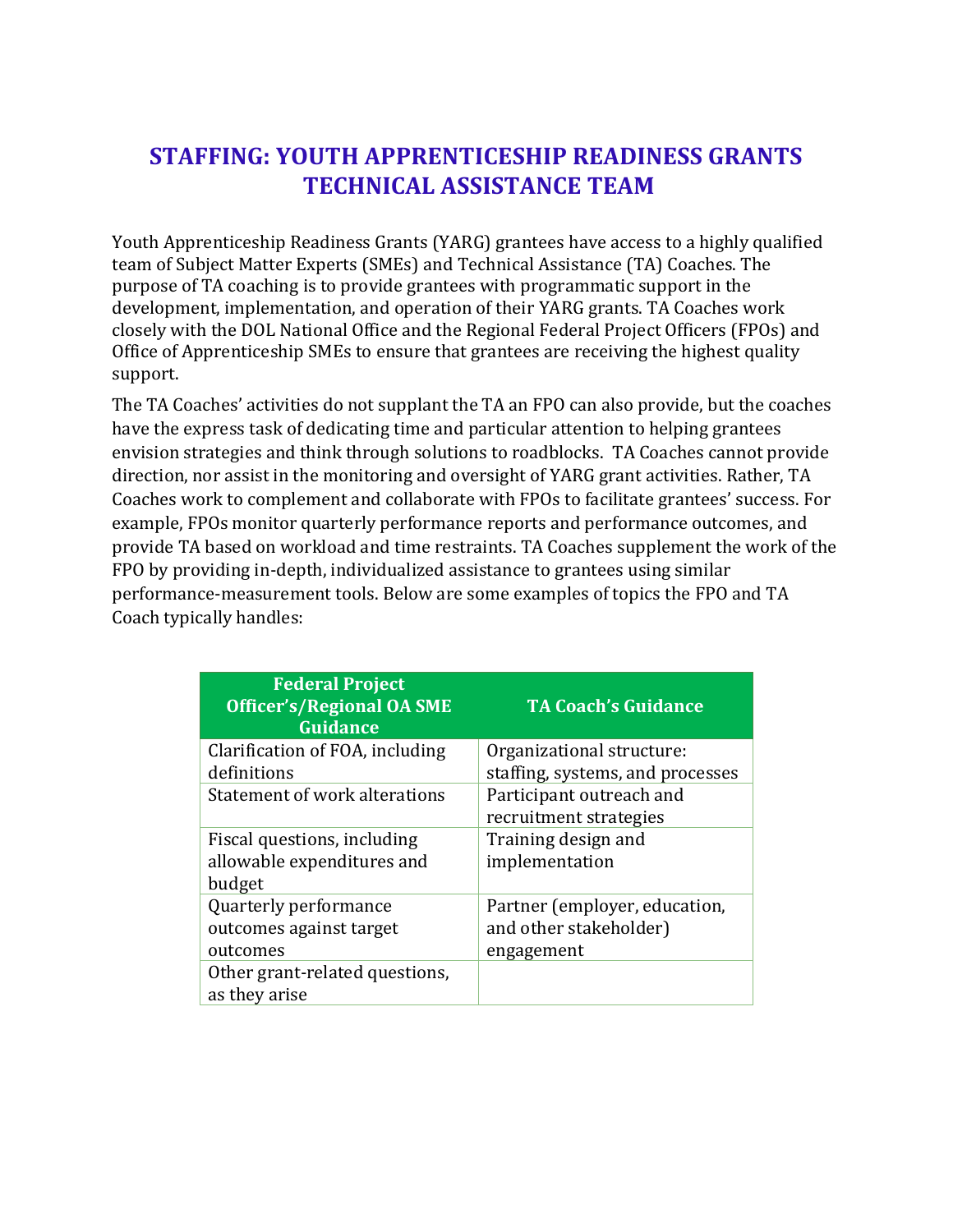## **TECHNICAL ASSISTANCE COACHES**

The TA coaches provide customized support, monthly one-on-one grantee technical assistance, and lead quarterly small group learning events (cross-coaching). Our coaches represent four organizations: High Impact Partners (HIP-lead), National Association of Workforce Boards (NAWB), and Performance Excellence Partners (PEP).

#### **Eli Romero**, PEP, SME/TA Coach – [eli@listogroup.org](mailto:eli@listogroup.org)

**Eli** is a skilled workforce development professional who supported the development of two state-RA programs for hospitality workers, and marketing paraprofessionals. He has 10 years of relevant work experience and two years of experience with state-RA programs.

| <b>GRANTEE</b>                                                 | <b>LOCATION</b>    | <b>REGION</b> | <b>FPO</b>                                                     |
|----------------------------------------------------------------|--------------------|---------------|----------------------------------------------------------------|
| Alaska Works Partnership,<br>Inc.                              | Anchorage,<br>AK   | SFR-06        | Krister Engdahl<br>$(415)$ 625-7960<br>Engdahl.Krister@dol.gov |
| <b>Alamo Community College</b><br>District (Palo Alto College) | San Antonio,<br>TX | DAL-04        | Edgar Garcia<br>$(972) 850 - 4650$<br>Garcia.Edgar@dol.gov     |

**Gina Worthey**, HIP, SME/TA Coach – [gcworthey@gmail.com](mailto:gcworthey@gmail.com)

**Gina** comes with 16 years of experience delivering executive level professional training, coaching, and consulting to clients within the federal government, Fortune 500 companies, and nonprofit agencies.

| <b>GRANTEE</b>                      | <b>LOCATION</b> | <b>REGION</b> | <b>FPO</b>                                                     |
|-------------------------------------|-----------------|---------------|----------------------------------------------------------------|
| Delaware Department of<br>Education | Dover, DE       | PHL-02        | Antonio McKoy<br>$(215) 861 - 5225$<br>Mckoy.Antonio.l@dol.gov |

**Jan Bray**, NAWB, SME/TA Coach – [jbray@braystrategies.com](mailto:jbray@braystrategies.com)

**Jan** has provided leadership to a variety of associations in strategic planning, education program development, outreach to related professions, and creation of innovative programs and services.

| <b>GRANTEE</b>      | <b>LOCATION</b> | <b>REGION</b> | <b>FPO</b>                                                 |
|---------------------|-----------------|---------------|------------------------------------------------------------|
| CareerWise Colorado | Denver, CO      | DAL-04        | Edgar Garcia<br>$(972) 850 - 4650$<br>Garcia.Edgar@dol.gov |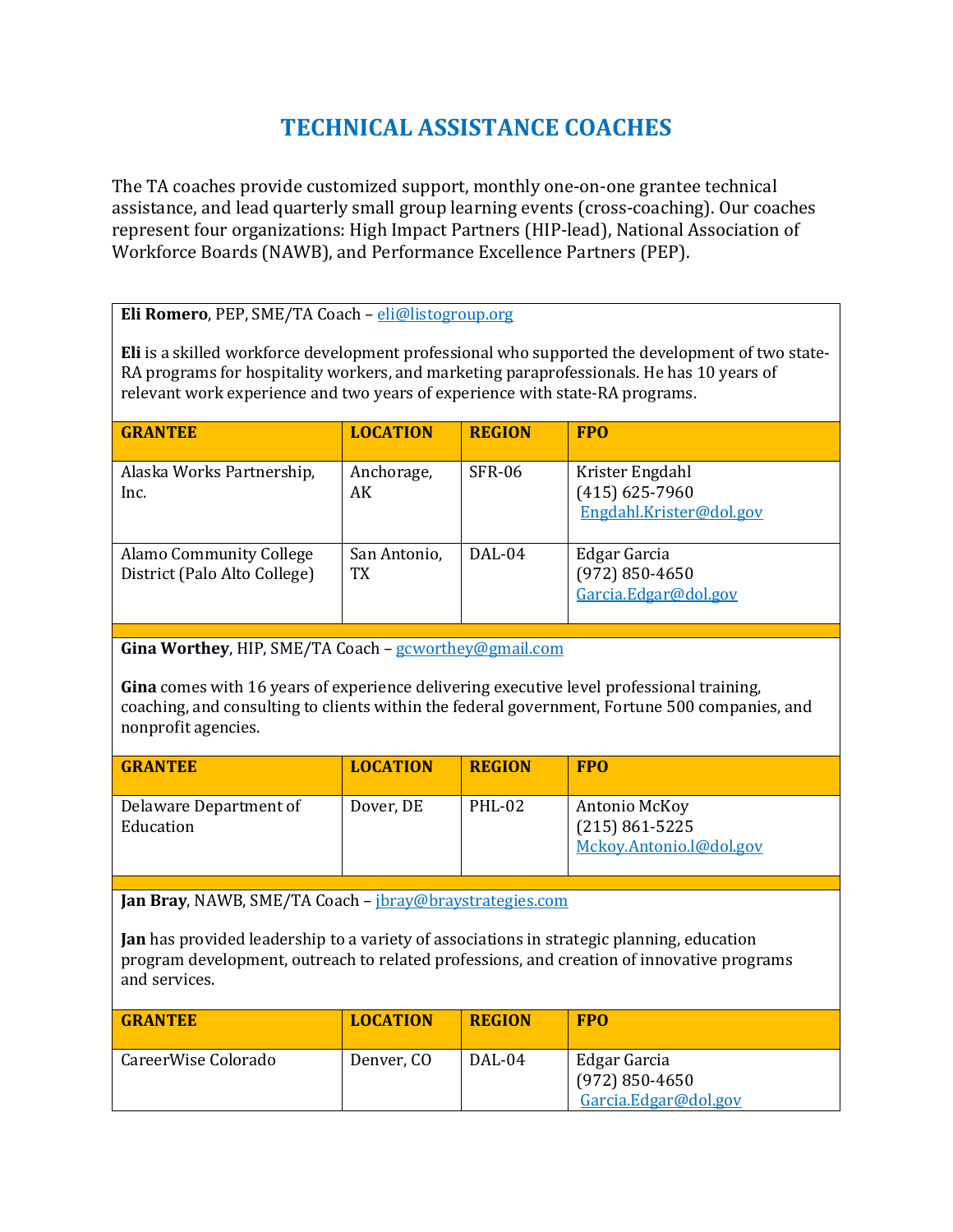#### **Kelly Middleton Banks**, NAWB, TA Coach – [middletonk@nawb.org](mailto:middletonk@nawb.org)

**Kelly** is a program and grants management professional with over 10 years of experience managing complex projects.

| <b>GRANTEE</b>                                              | <b>LOCATION</b>          | <b>REGION</b> | <b>FPO</b>                                                              |
|-------------------------------------------------------------|--------------------------|---------------|-------------------------------------------------------------------------|
| Idaho Workforce<br>Development Council                      | Boise, ID                | <b>SFR-06</b> | Elina Mnatsakanova<br>$(415)$ 625-7964<br>Mnatsakanova.Elina@dol.gov    |
| Michigan Department of<br>Labor and Economic<br>Opportunity | Lansing, MI              | $CHI-0.5$     | Marium Baker<br>$(312) 596 - 5526$<br>Baker.Marium@dol.gov              |
| The WorkPlace                                               | Bridgeport,<br><b>CT</b> | <b>BOS-01</b> | <b>Suzanne Pouliot</b><br>$(617) 788 - 0180$<br>Pouliot.Suzanne@dol.gov |

**Lisa Cameron**, HIP, TA Coach – [lisarwhite@gmail.com](mailto:lisarwhite@gmail.com)

**Lisa** has collaborated with schools on grant opportunities and facilitated crisis management cases involving youth. Additionally, Lisa has led more than 20 trainings on topics such as diversity and inclusion.

| <b>GRANTEE</b>                                         | <b>LOCATION</b>   | <b>REGION</b> | <b>FPO</b>                                                     |
|--------------------------------------------------------|-------------------|---------------|----------------------------------------------------------------|
| Board of Regents, Nevada<br>System of Higher Education | Reno, NV          | SFR-06        | Tiffani Thomas<br>$(415)$ 625-7691<br>Thomas.tiffani@dol.gov   |
| Easter Seals TriState, LLC                             | Cincinnati,<br>0H | CHI-05        | John MacLennan<br>$(312) 596 - 5494$<br>MacLennan.John@dol.gov |

**Mike Laidlaw**, HIP, TA Coach – [laidlaw68@gmail.com](mailto:laidlaw68@gmail.com)

Mike specializes in organizational and consulting experience in diverse sectors/industries, includi military, education, import-export, transportation, non-profit, and government entities.

| <b>GRANTEE</b>                     | <b>LOCATION</b> | <b>REGION</b> | <b>FPO</b>                                                 |
|------------------------------------|-----------------|---------------|------------------------------------------------------------|
| AMIKids, Inc.                      | Tampa, FL       | ATL-03        | Susan Tesone<br>$(404)$ 302-5375<br>Tesone.Susan.R@dol.gov |
| Northwest Florida State<br>College | Niceville, FL   | $ATL-03$      | Susan Tesone<br>$(404)$ 302-5375<br>Tesone.Susan.R@dol.gov |